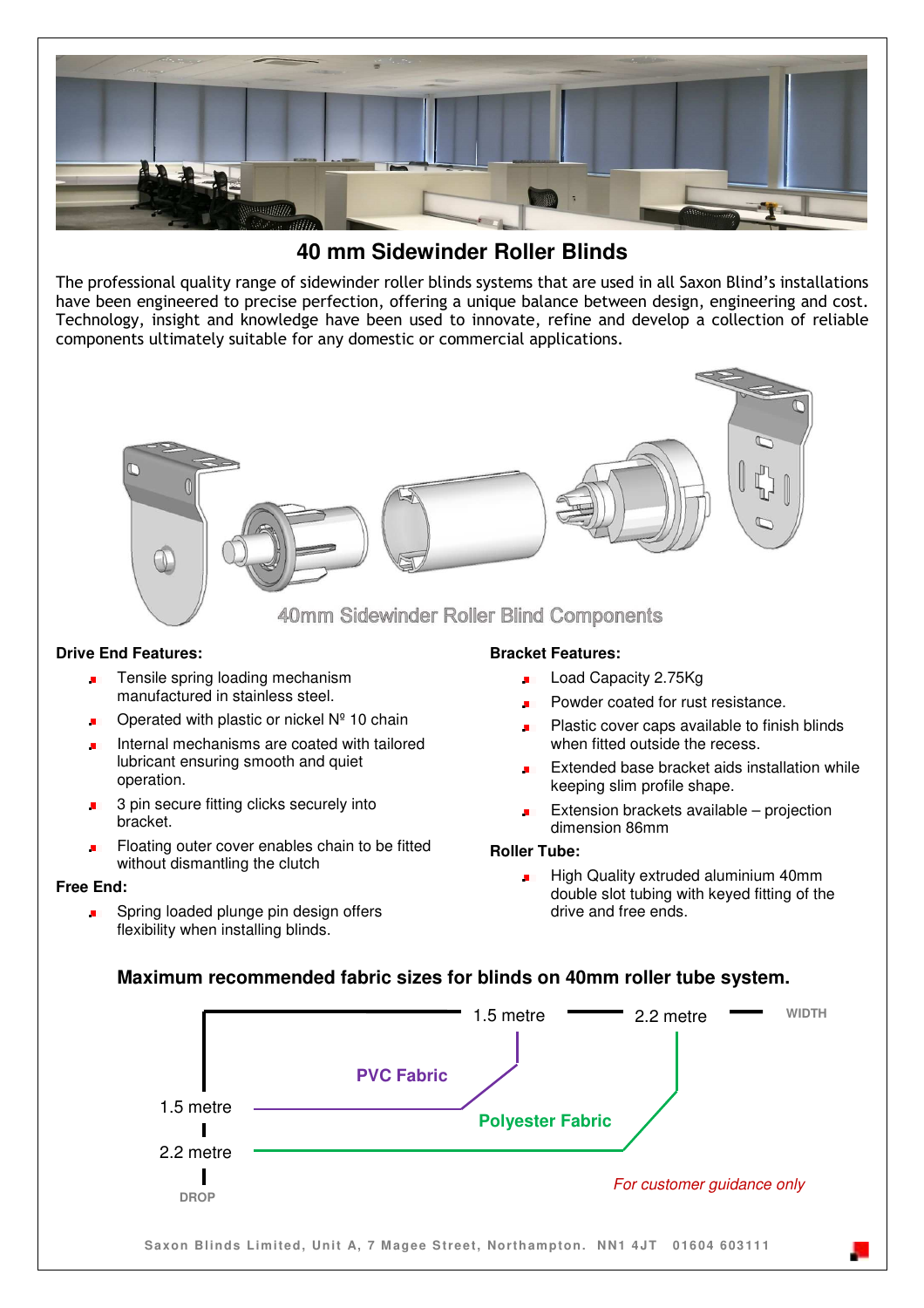

The professional quality range of sidewinder roller blinds systems that are used in all Saxon Blind's installations have been engineered to precise perfection, offering a unique balance between design, engineering and cost. Technology, insight and knowledge have been used to innovate, refine and develop a collection of reliable components ultimately suitable for any domestic or commercial applications.



45mm Sidewinder Roller Blind Components

#### **Drive End Features:**

- Tensile spring loading mechanism manufactured in stainless steel.
- Operated with nickel Nº 10 chain
- Internal mechanisms are coated with tailored lubricant ensuring smooth and quiet operation.
- 3 pin secure fitting clicks securely into bracket.
- Floating outer cover enables chain to be fitted without dismantling the clutch

#### **Free End:**

Spring loaded plunge pin design offers flexibility when installing blinds.

#### **Bracket Features:**

- Load Capacity 4.0Kg
- Powder coated for rust resistance.
- Plastic cover caps available to finish blinds  $\mathbf{u}$ when fitted outside the recess.
- Extended base bracket aids installation while keeping slim profile shape.
- Dual roller bracket available enabling two roller  $\mathbf{u}$ blinds to be installed on the same bracket.

#### **Roller Tube:**

High Quality extruded aluminium 45mm triple  $\mathbf{r}$ slot tubing.

### **Maximum recommended fabric sizes for blinds on 45mm roller tube system.**

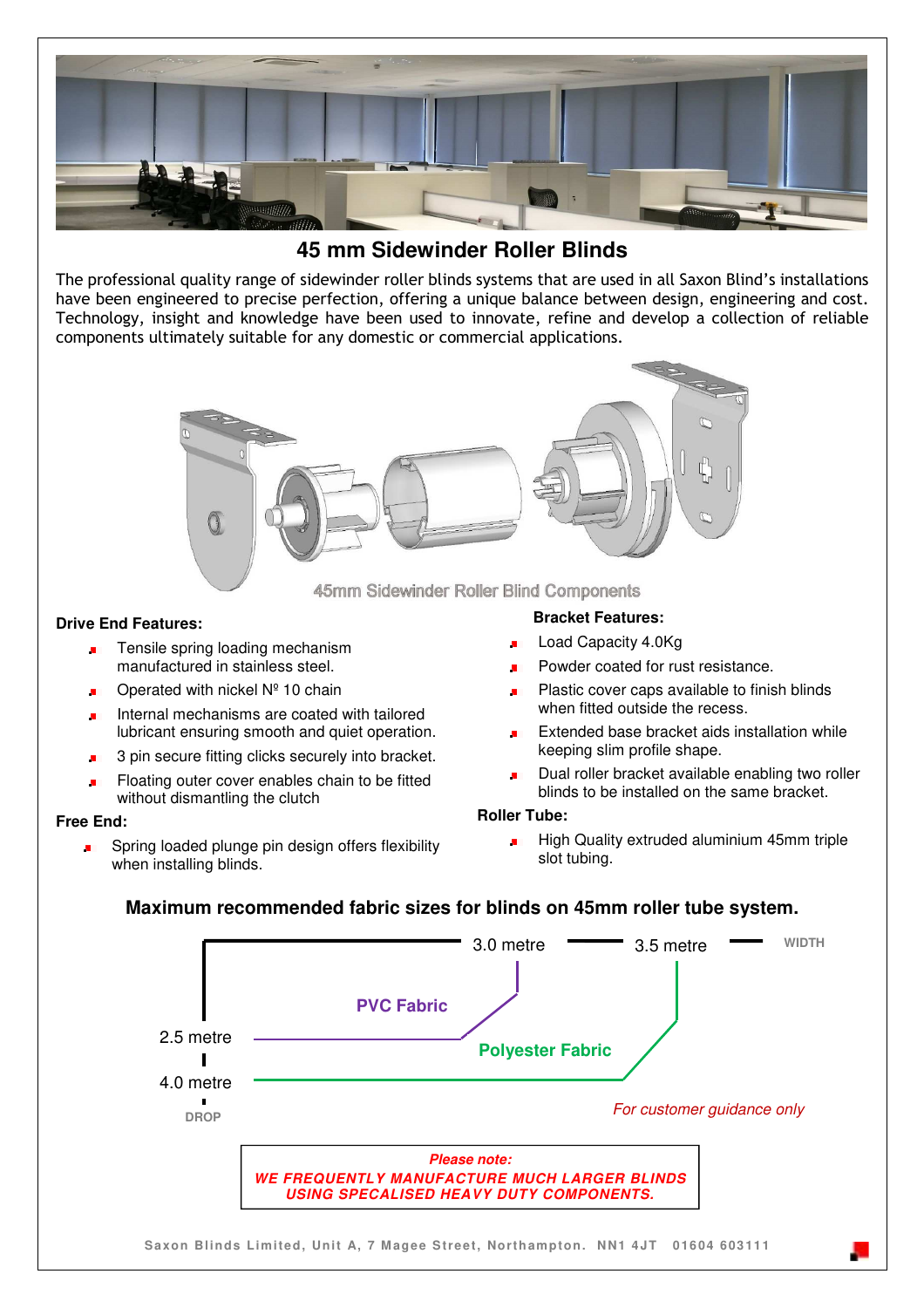

The professional quality range of sidewinder roller blinds systems that are used in all Saxon Blind's installations have been engineered to precise perfection, offering a unique balance between design, engineering and cost. Technology, insight and knowledge have been used to innovate, refine and develop a collection of reliable components ultimately suitable for any domestic or commercial applications.



#### **Drive End Features:**

- The 1:4 geared clutch ensure that this system  $\bullet$ can cope with up to 12kg of fabric.
- Operated with nickel Nº 10 chain
- Internal mechanisms are coated with tailored lubricant ensuring smooth and quiet operation.
- 3 pin secure fitting clicks securely into bracket.

#### **Free End:**

Spring loaded plunge pin design offers  $\mathbf{r}$ flexibility when installing blinds.

#### **Bracket Features:**

- Load Capacity 12.0Kg
- Plated for rust resistance.
- Plastic cover caps available to finish blinds when fitted outside the recess.
- Dual roller bracket available enabling two  $\bullet$ roller blinds to be installed on the same bracket.

#### **Roller Tube:**

- High Quality 61mm internal webbed  $\mathbf{u}$ extruded aluminium single slot tubing.
-